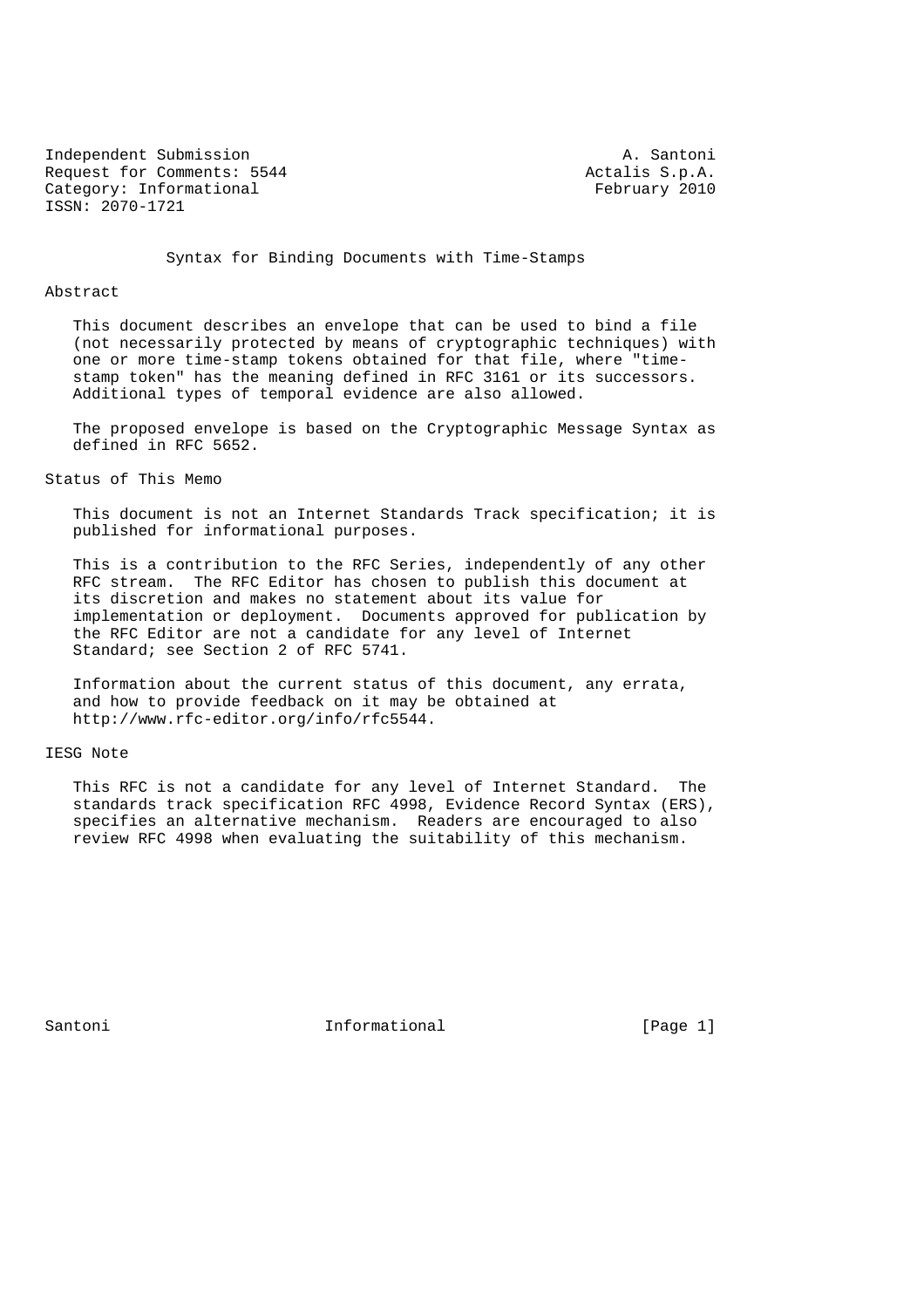## Copyright Notice

 Copyright (c) 2010 IETF Trust and the persons identified as the document authors. All rights reserved.

 This document is subject to BCP 78 and the IETF Trust's Legal Provisions Relating to IETF Documents (http:trustee.ietf.org/license-info) in effect on the date of publication of this document. Please review these documents carefully, as they describe your rights and restrictions with respect to this document.

# Table of Contents

| 1.1. Conventions Used in This Document 3               |
|--------------------------------------------------------|
|                                                        |
|                                                        |
|                                                        |
| 4.1. Generating a New TimeStampedData Structure 7      |
| 4.2. Verifying an Existing TimeStampedData Structure 8 |
| 4.3. Extending the Validity of an Existing             |
|                                                        |
|                                                        |
|                                                        |
|                                                        |
|                                                        |
|                                                        |

## 1. Introduction

 Time-stamping has become the standard technique for proving the existence of a document before a certain point in time. Several legislations around the world embrace the concept and provide for time-stamping services, mainly for the purpose of extending the validity of signed documents. However, while time-stamping enhances digital signatures, its value does not depend on them. It can clearly be useful to time-stamp a document even if it is not signed. And it can also be useful, or even mandatory in some cases, to time stamp a signed document in its entirety, regardless of how many signatures it contains.

 When a time-stamp is related to a digital signature, there already exists a way to keep the two pieces together: RFC 3161 [TSP] describes how one or more TimeStampTokens can be included in a SignerInfo structure as unsigned attributes. On the other hand, there is no standard way to keep together a time-stamped document, whether signed or not, and the related time-stamps.

Santoni **Informational Informational** [Page 2]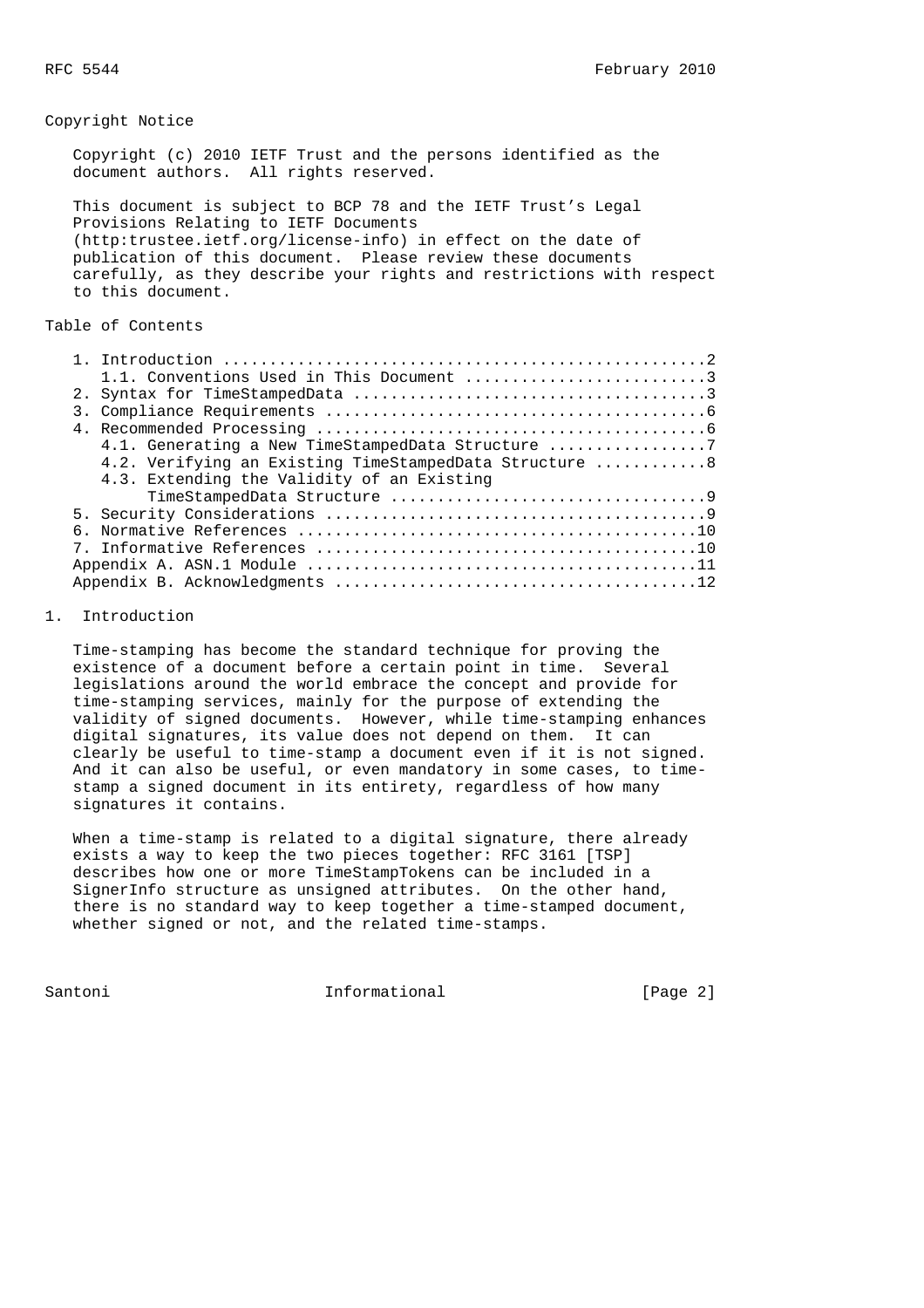In such cases, two approaches are typically being adopted:

- o time-stamps are kept as separate files (keeping track of what time-stamps belong to what documents is up to the user);
- o an ad hoc solution is adopted for specific applications, e.g., a ZIP archive or a proprietary "envelope" of some kind.

 Both solutions impede interoperability, which is the objective of this memo.

 This document describes a simple syntax for binding one document (actually, any kind of file) to the corresponding temporal evidence; the latter is typically represented by one or more RFC 3161 TimeStampTokens. Additional types of temporal evidence, e.g., an RFC 4998 EvidenceRecord [ERS], are also supported via an "open" syntax. However, for the sake of interoperability, the emphasis in this document is on TimeStampTokens.

 The proposed syntax is broadly based on the Cryptographic Message Syntax (CMS) defined in RFC 5652 [CMS].

1.1. Conventions Used in This Document

 The key words "MUST", "MUST NOT", "REQUIRED", "SHALL", "SHALL NOT", "SHOULD", "SHOULD NOT", "RECOMMENDED", "MAY", and "OPTIONAL" in this document are to be interpreted as described in RFC 2119 [KWORDS].

 The terms "document" and "file" are used interchangeably. The terms "TimeStampToken" and "time-stamp token" are used interchangeably, both referring to the data structure defined in RFC 3161.

2. Syntax for TimeStampedData

 The proposed data structure is called TimeStampedData, and it is based on the ContentInfo envelope defined in [CMS]:

 ContentInfo ::= SEQUENCE { contentType ContentType, content [0] EXPLICIT ANY DEFINED BY contentType }

ContentType ::= OBJECT IDENTIFIER

 While CMS defines six content types (data, signed-data, enveloped data, digested-data, encrypted-data, and authenticated-data), this memo defines an additional content type, timestamped-data, identified by the following Object Identifier (OID):

Santoni **Informational Informational** [Page 3]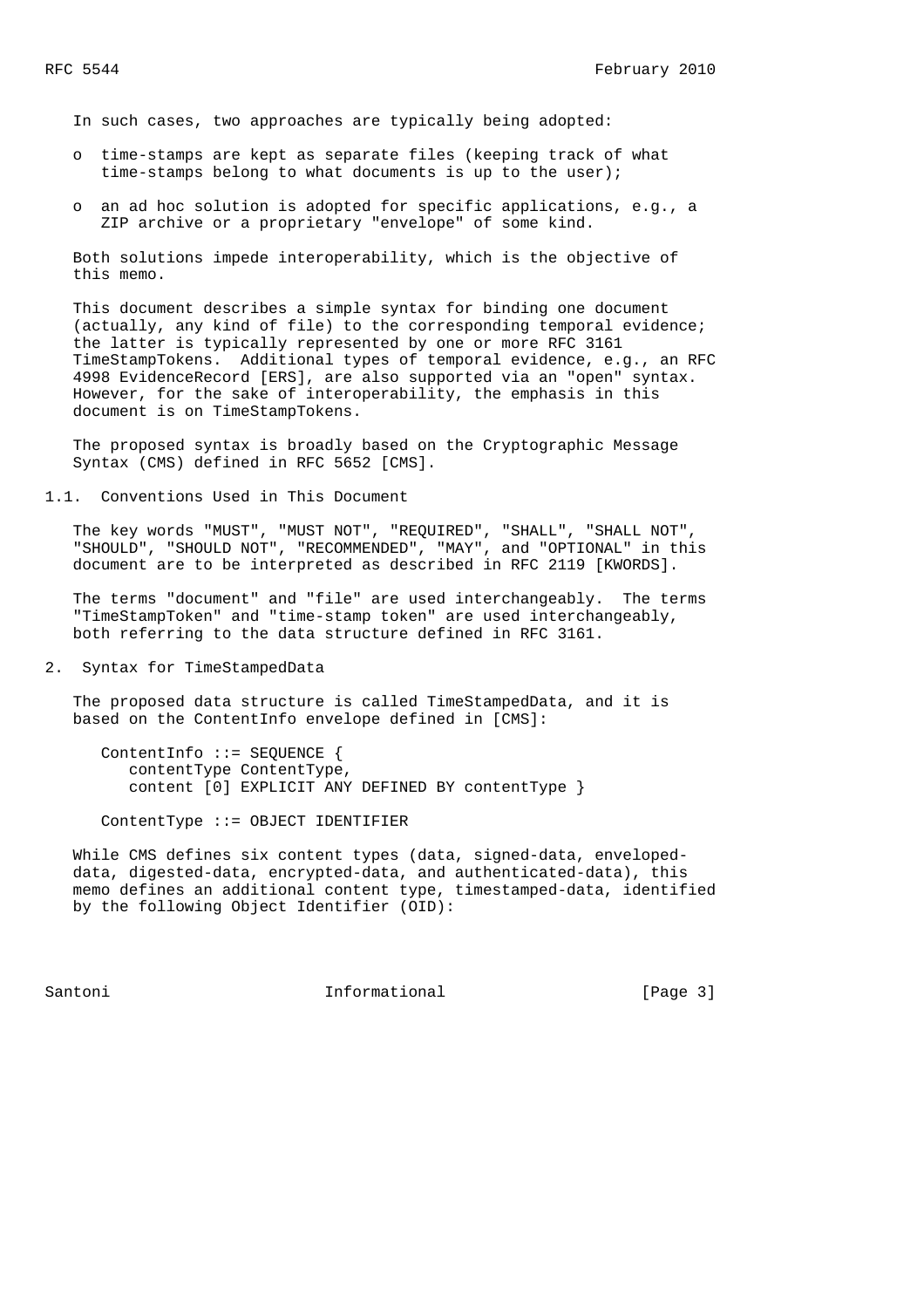```
 id-ct-timestampedData OBJECT IDENTIFIER ::= {
             iso(1) member-body(2) us(840) rsadsi(113549) pkcs(1)
              pkcs9(9) id-smime(16) id-ct(1) 31 }
   This particular OID signals that the content field of the ContentInfo
   has the following syntax:
      TimeStampedData ::= SEQUENCE {
       version INTEGR \{ v1(1) \},
       dataUri 1A5String OPTIONAL,
        metaData MetaData OPTIONAL,
        content OCTET STRING OPTIONAL,
        temporalEvidence Evidence
      }
     MetaData ::= SEQUENCE {
       hashProtected BOOLEAN,<br>fileName UTF8String OPTIONAL,
fileName UTF8String OPTIONAL,
 mediaType IA5String OPTIONAL,
 otherMetaData Attributes OPTIONAL
      }
      Attributes ::=
       SET SIZE(1..MAX) OF Attribute -- according to RFC 5652
      Evidence ::= CHOICE {
 tstEvidence [0] TimeStampTokenEvidence, -- see RFC 3161
ersEvidence [1] EvidenceRecord, The See RFC 4998
        otherEvidence [2] OtherEvidence
      }
      OtherEvidence ::= SEQUENCE {
       oeType OBJECT IDENTIFIER,
        oeValue ANY DEFINED BY oeType }
      TimeStampTokenEvidence ::=
        SEQUENCE SIZE(1..MAX) OF TimeStampAndCRL
      TimeStampAndCRL ::= SEQUENCE {
       timeStamp TimeStampToken, -- according to RFC 3161
        crl CertificateList OPTIONAL -- according to RFC 5280
      }
   The version field contains the version number of the TimeStampedData
```
syntax. It SHALL be 1 for this version of the document.

Santoni **Informational Informational** [Page 4]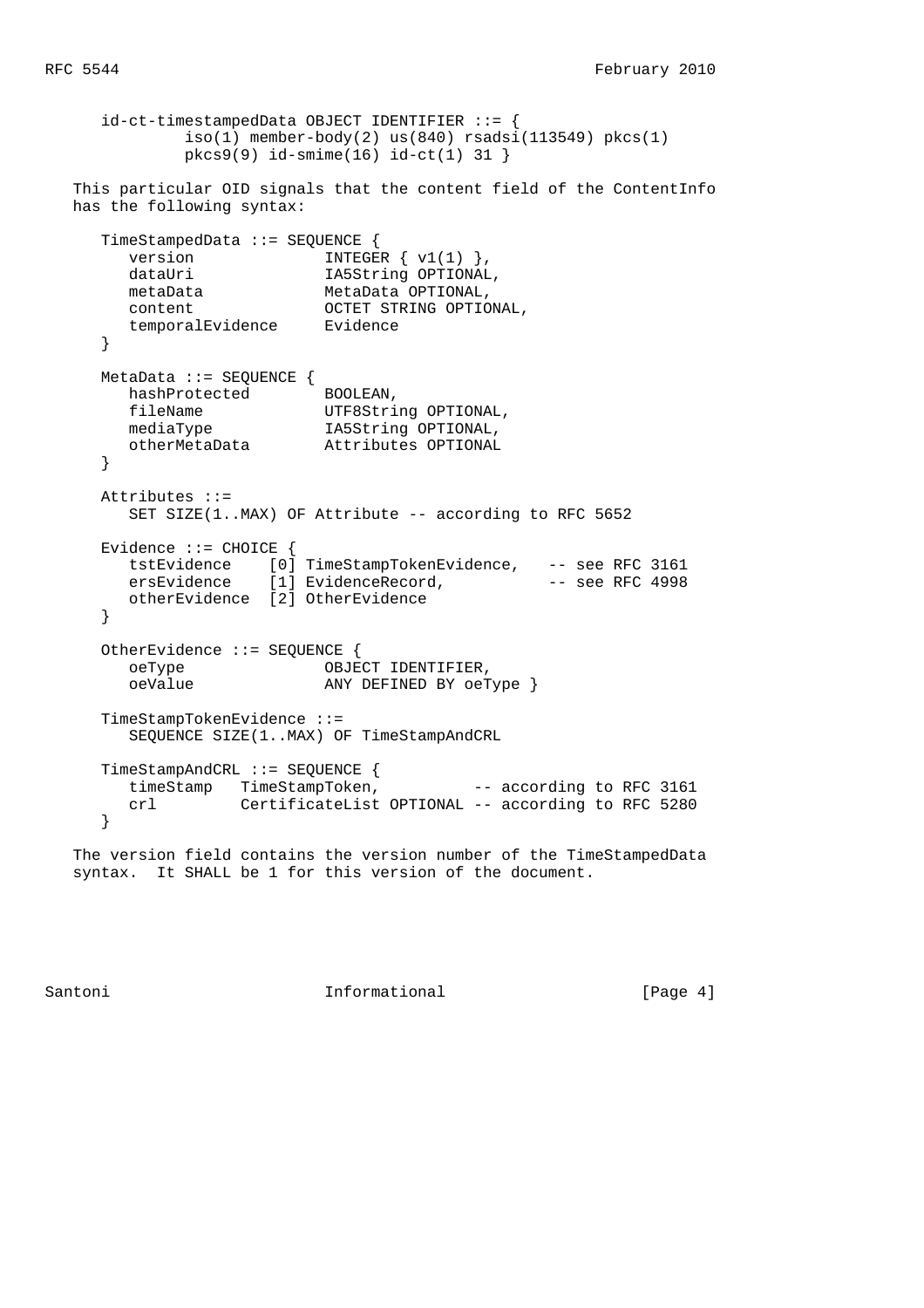The dataUri field contains a URI reference conforming to [URI]. When the content field is absent, dataUri MUST be present and contain a URI allowing retrieval of the document that was time-stamped (unless the document is later moved). When the content field is present, this field MAY also be present.

 The metaData field contains metadata related to the document that was time-stamped, if applicable. In particular:

 The hashProtected field indicates whether the metadata have been included in the computation of the digest within the first TimeStampToken (see further on). This makes it possible to detect a subsequent alteration of the metadata.

 The fileName field contains the original filename of the document that was time-stamped.

 The mediaType field contains a media type/subtype and possible parameters for the time-stamped document, according to [MIME]. This information may help decide how to "open" or deal with the time-stamped document.

 The otherMetaData field contains further attributes of the time stamped document (e.g., a description, claimed author, etc.), where each attribute is specified by an object identifier and a corresponding set of values, as described in [CMS]. When this field is present, it MUST contain at least one Attribute.

 Within the metaData field (if present), at least one of the fileName, mediaType, and otherMetaData sub-fields MUST be present.

 The Attribute values within the otherMetaData field MUST be DER encoded, even if the rest of the structure is BER encoded.

 The content field, when present, carries the entire contents, in its original format and encoding, of the document that was time-stamped. This can actually be any kind of data, e.g., a text document, an executable, a movie, a message, etc. The omission of the content field makes it possible to bind the temporal evidence to external data. In such a case, the temporal evidence is computed as though the content field were present.

 The temporalEvidence field carries the evidence that the time-stamped document did exist before a certain point in time. Several types of evidence are allowed, but compliant applications are only required to support the RFC 3161 type -- namely, the tstEvidence choice.

Santoni **Informational Informational** [Page 5]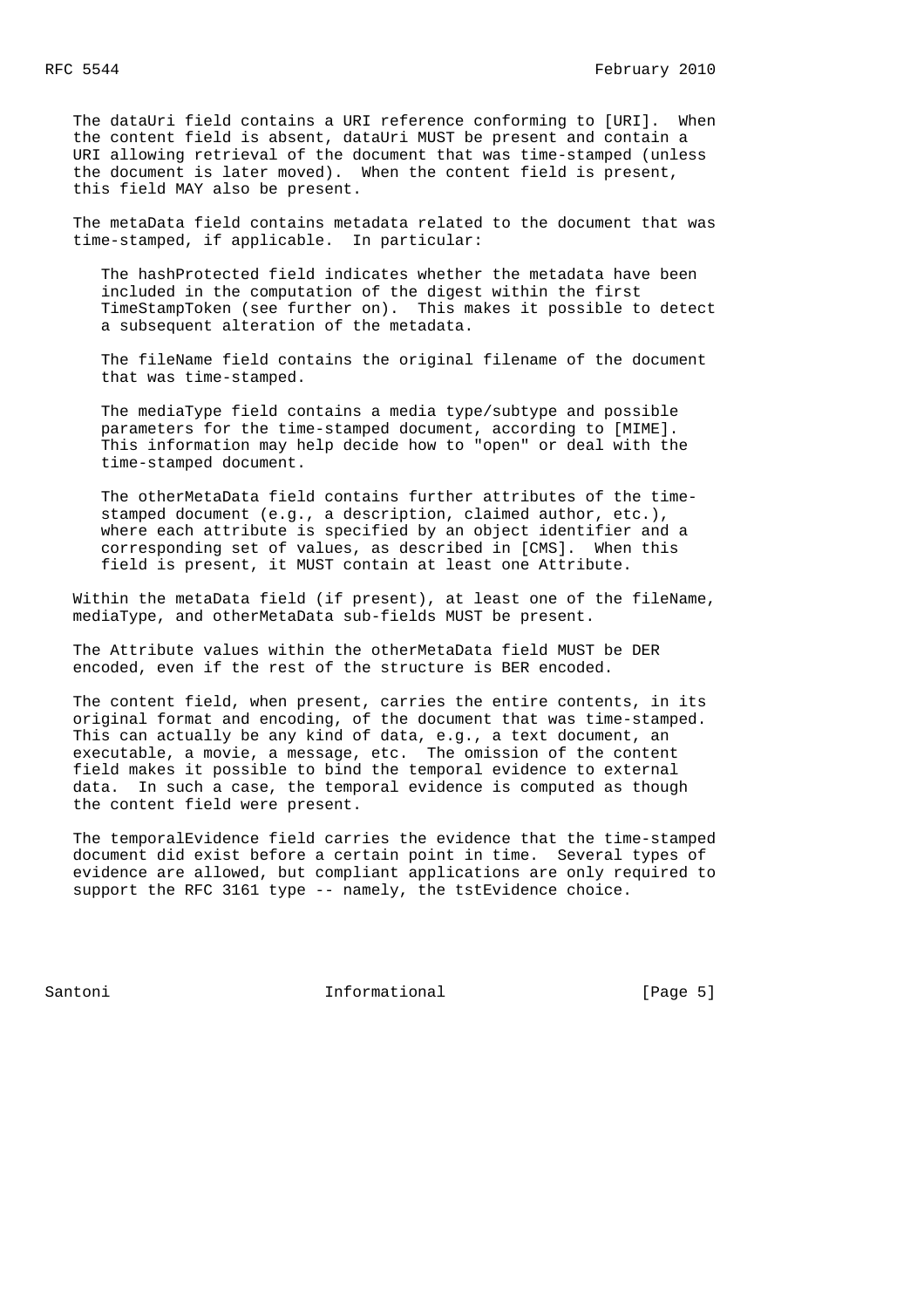The TimeStampTokenEvidence sequence MUST contain at least one element of type TimeStampAndCRL.

 The elements of the TimeStampTokenEvidence sequence MUST conform to the following rule:

- o if the metaData field is absent or the value of its hashProtected field is FALSE, then the TimeStampToken within the first element SHALL be computed over the value octets of the content field (if this field is absent, use the octets retrieved via the dataUri field);
- o otherwise (the metaData field is present and the value of its hashProtected field is TRUE), the TimeStampToken within the first element SHALL be computed over the concatenation of the following fields:
	- the DER encoding of the metaData field;
	- the value octets of the content field (if this field is absent, use the octets retrieved via the dataUri field);
- o the TimeStampToken within the second element SHALL be computed over the first element;
- o the TimeStampToken within each subsequent element SHALL be computed over its preceding element in the sequence.

 Within the TimeStampAndCRL construct, the optional crl field carries a suitable CRL (Certificate Revocation List) demonstrating that the certificate of the TSA (Time-Stamping Authority) that issued the TimeStampToken was not revoked at the time when the subsequent element in the TimeStampTokenEvidence sequence was added. See the Security Considerations section for further discussion on this topic.

3. Compliance Requirements

 Compliant applications MUST support at least the RFC 3161-based type of evidence (i.e., the tstEvidence CHOICE).

4. Recommended Processing

 This section is focused on the RFC 3161-based type of evidence. Processing of the structure for other types of evidence would be done in a similar manner.

Santoni **Informational Informational** [Page 6]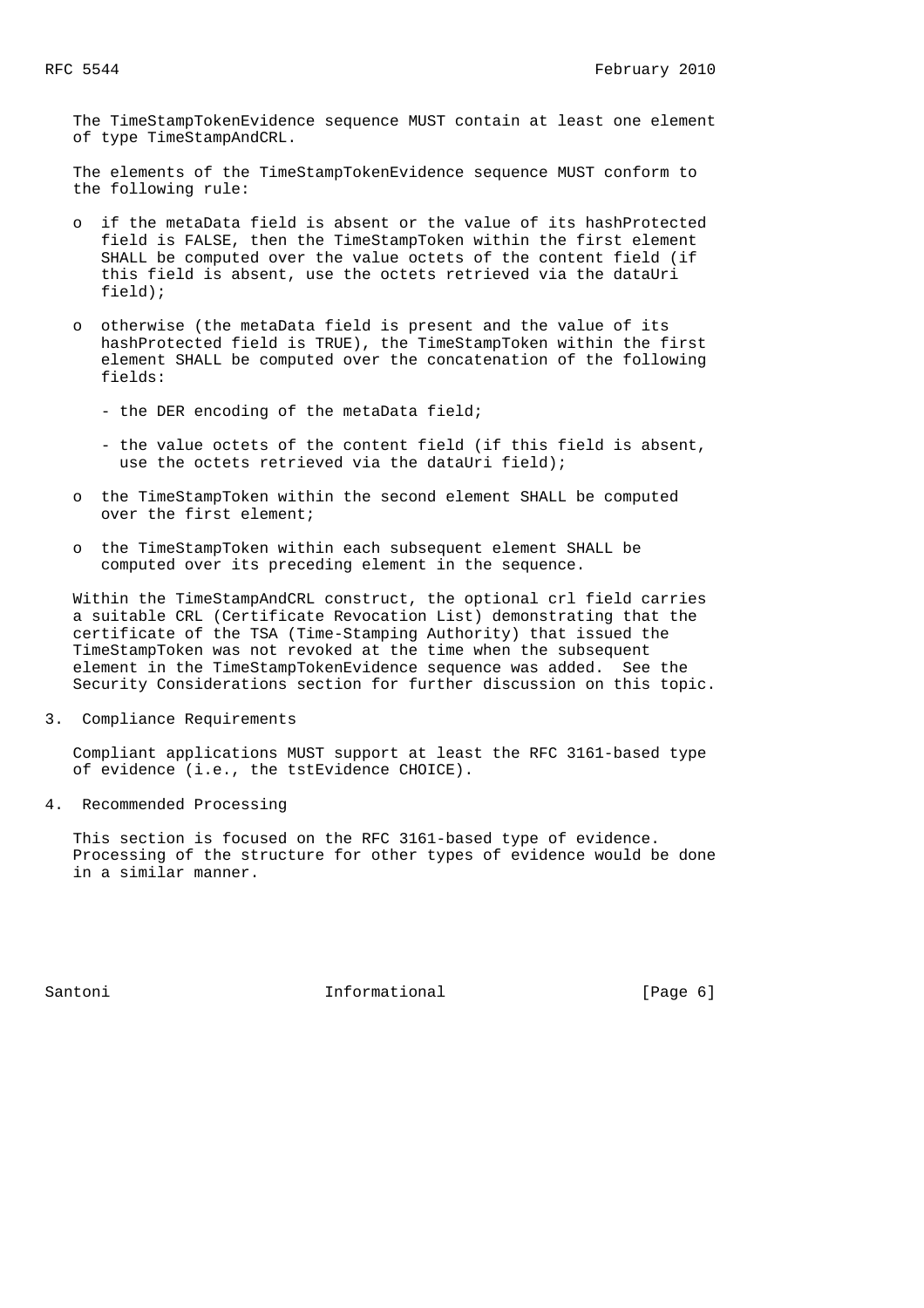4.1. Generating a New TimeStampedData Structure

In this case, applications are supposed to behave as follows:

- o populate the version field with the integer value  $v1(1)$ ;
- o if a self-contained envelope is to be generated, always populate the content field with the content of the file in its original format and encoding; depending on the application, the dataUri field may also be added;
- o otherwise (a detached envelope is to be generated), always populate the dataUri field with the URI of the time-stamped document (e.g., http://foo.example.com/Contract12345.pdf); using an absolute URI or a relative reference depends on the application;
- o if the metaData field is being added, decide on the value of its hashProtected field; set its value to TRUE if the application needs the remaining fields of the metaData construct to be hash protected as described in Section 2; otherwise, set it to FALSE;
- o if the metaData field is being added, optionally populate the fileName field (e.g., "Contract12345.pdf"), the mediaType field with a suitable media type/subtype and possible parameters according to [MIME], and the otherMetaData field, depending on the application;
- o select a suitable one-way hash function and compute a hash value using that function over the content, or the concatenation of the metadata and the content, as described in Section 2; this hash value will then be used for requesting the first TimeStampToken;
- o obtain the first temporal evidence from a TSA and add it to the temporalEvidence field;
- o insert the TimeStampedData into a ContentInfo structure, with the id-ct-timestampedData OID in the contentType field;
- o BER-encode the ContentInfo structure (except for the fields that are required to be DER encoded) and save it with a reasonable file name (e.g., derived from the name of the time-stamped file).

Santoni **Informational Informational** [Page 7]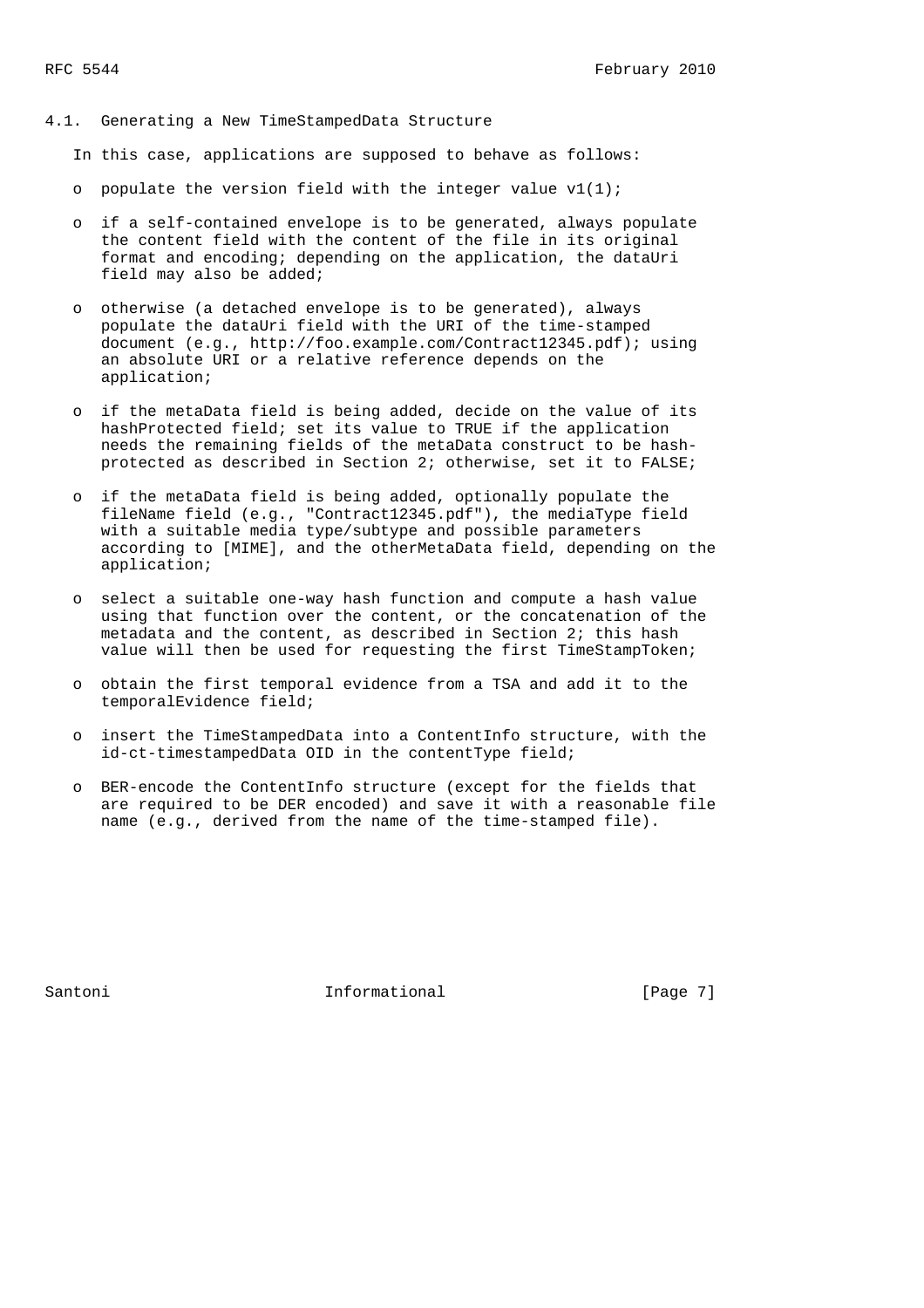#### 4.2. Verifying an Existing TimeStampedData Structure

In this case, applications are supposed to behave as follows:

- o check that the contentType field of the ContentInfo structure has the expected value (id-ct-timestampedData) in its contentType field; then, extract the inner TimeStampedData structure and continue processing;
- o check the version field (it should be v1);
- o check that the temporalEvidence field is not empty;
- o check whether the content is present; if it is not, use the dataUri field to retrieve the file;
- o open the first element of the TimeStampTokenEvidence sequence, open the time-stamp token within it and use the hash function that was used to obtain it to re-compute the hash of the fields indicated in Section 2; if the re-computed hash value matches the one within the time-stamp token, continue processing; otherwise, the TimeStampedData structure has been modified;
- o validate the temporalEvidence by checking that:
	- each TimeStampToken in the chain does contain the correct digest value (according to the rule described in Section 2) and it was signed by a trusted TSA,
	- the corresponding TSA signing certificate was not revoked at the time when the subsequent TimeStampToken was issued, based on the associated CRL;
- o depending on the application, use the temporal evidence for whatever purpose the application was designed for;
- o depending on the application, show the dataUri, the fileName, the mediaType, the otherMetaData, and the temporal evidence to the user;
- o depending on the application, save the content to a separate file;
- o depending on the application, store at a different place the content that has been retrieved using the dataUri field, then update the dataUri field accordingly;
- o depending on the application, show the time-stamped file to the user, possibly by activating a suitable "viewer".

Santoni **Informational Informational** [Page 8]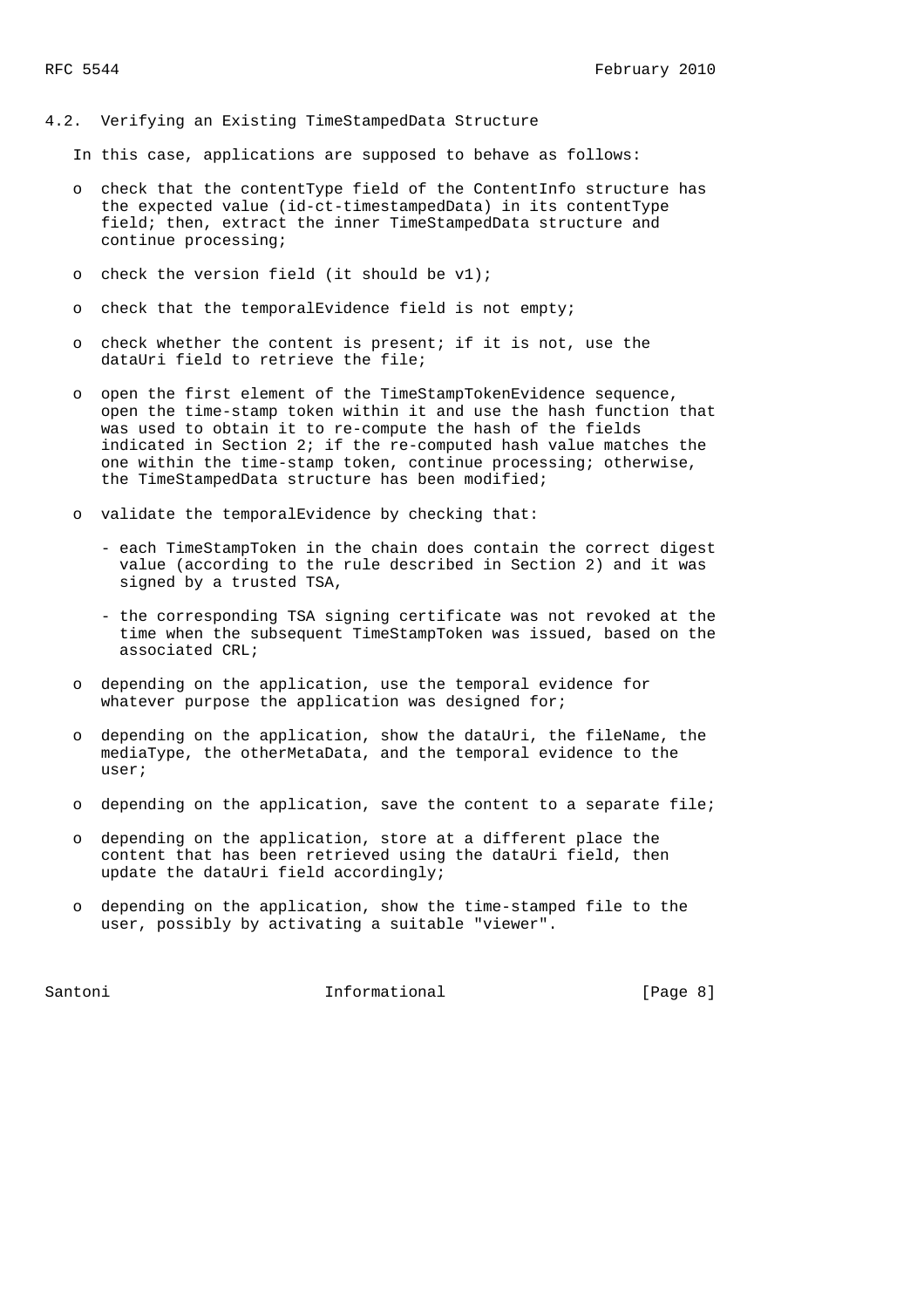4.3. Extending the Validity of an Existing TimeStampedData Structure

In this case, applications are supposed to behave as follows:

- o validate the TimeStampedData structure as described above;
- o select the time-stamp token from the last TimeStampAndCRL element in the chain and obtain the latest available CRL for the corresponding TSA certificate (if this CRL is not fresh enough, wait until the next one is available), then store it in the TimeStampAndCRL element;
- o instantiate a new TimeStampAndCRL element and obtain a new time stamp token computed over the previous one, according to the rule described in Section 2; insert the new time-stamp token into the new TimeStampAndCRL element, then append the latter to the end of the chain.

 See the Security Considerations section for further discussion on extending the validity of an existing TimeStampedData structure.

5. Security Considerations

When the metaData field is present and the hashProtected sub-field is set to TRUE, the metadata are also included in the computation of the digest within the first time-stamp token, so that any subsequent alteration of the metadata will be easily detected. However, the integrity of hash-protected metadata does not imply that the metadata were correct at the time when the TimeStampedData object was created. That can only be inferred by other means (e.g., from context). For instance, when TimeStampedData objects are created by an archival service provider, it may be reasonable to assume that the metadata are correct at creation time. Instead, when a TimeStampedData object is received from an unknown party, the recipient cannot safely assume that the metadata are correct, lacking further information.

 In general, a time-stamp token should not be considered valid after the certificate of the issuing TSA is expired (also, this consideration depends on the legislation and the policy under which the TSA operates). However, a time-stamp token can itself be time stamped to extend the validity of the TSA's signature. By repeatedly applying this technique, a whole chain of time-stamp tokens can be grown to extend the validity of the first one ad libitum. Thus, this approach can be adopted to extend the validity of a TimeStampedData structure beyond the expiry date of the first TimeStampToken within it, by adding further elements to the TimeStampTokenEvidence sequence

Santoni **Informational Informational** [Page 9]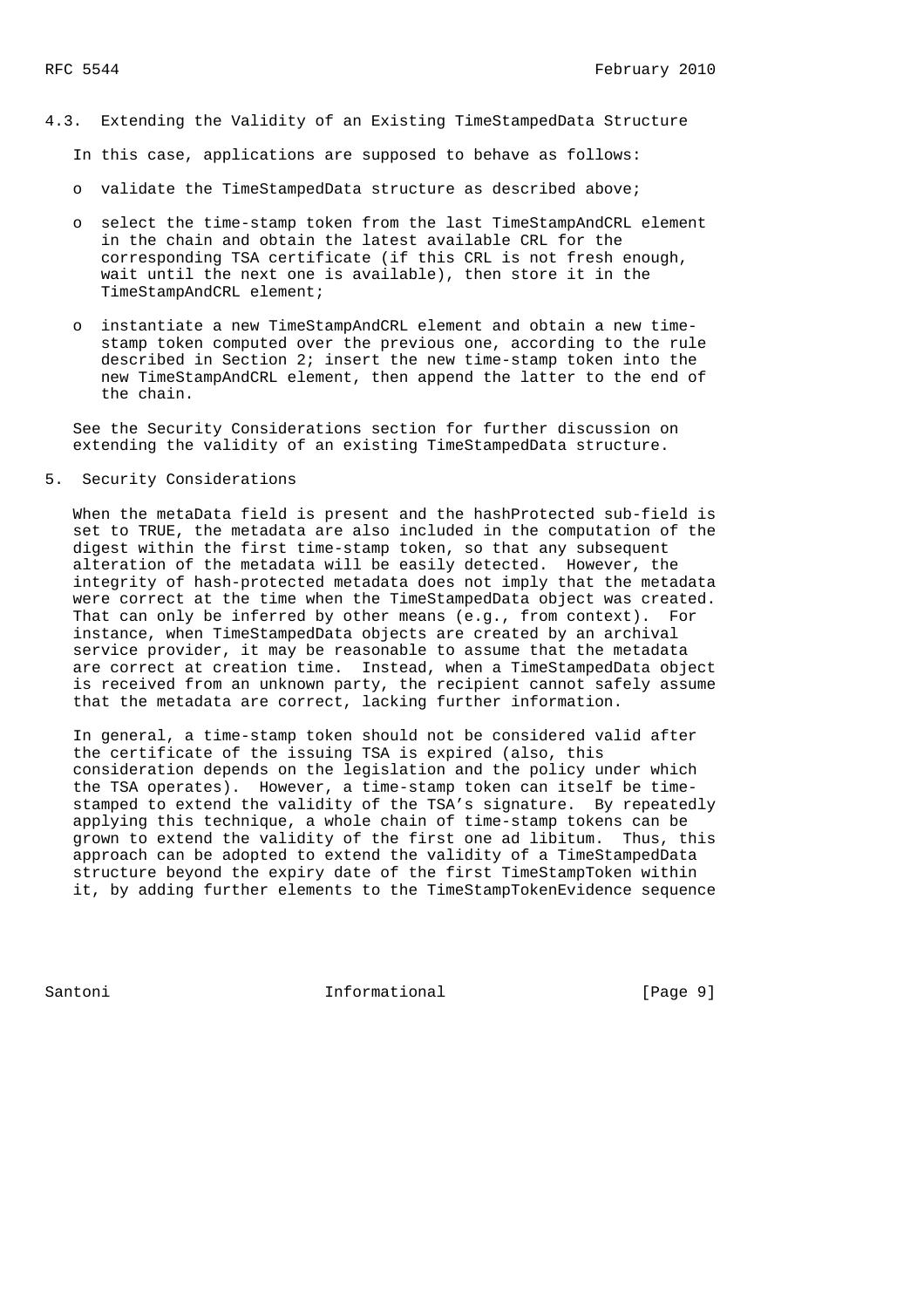according to the rule described in Section 2. Of course, each additional TimeStampToken must be added in a timely manner (before the previous one is expired or has been revoked).

 The validity extension technique described above requires that the TSA signing certificates can still be verified long after they have expired, typically by checking a CRL. The CRL must be captured at the suitable time, because expired certificates are typically removed from the CRL regardless of their being revoked. The TimeStampAndCRL construct allows adding a CRL next to the related TimeStampToken, so that the TSA certificate will still be verifiable at any later time. The CRL must be captured at the time when another element is about to be added to the TimeStampTokenEvidence sequence, or even later -- to allow for a last-minute revocation request to be processed by the CA (see the discussion about "grace periods" in [CADES]).

- 6. Normative References
	- [CMS] Housley, R., "Cryptographic Message Syntax (CMS)", RFC 5652, September 2009.
	- [ERS] Gondrom, T., Brandner, R., and U. Pordesch, "Evidence Record Syntax (ERS)", RFC 4998, August 2007.
	- [KWORDS] Bradner, S., "Key words for use in RFCs to Indicate Requirement Levels", BCP 14, RFC 2119, March 1997.
	- [MIME] Freed, N. and N. Borenstein, "Multipurpose Internet Mail Extensions (MIME) Part One: Format of Internet Message Bodies", RFC 2045, November 1996.
	- [PKIX1] Cooper, D., Santesson, S., Farrell, S., Boeyen, S., Housley, R., and W. Polk, "Internet X.509 Public Key Infrastructure Certificate and Certificate Revocation List (CRL) Profile", RFC 5280, May 2008.
	- [TSP] Adams, C., Cain, P., Pinkas, D., and R. Zuccherato, "Internet X.509 Public Key Infrastructure Time-Stamp Protocol (TSP)", RFC 3161, August 2001.
	- [URI] Berners-Lee, T., Fielding, R., and L. Masinter, "Uniform Resource Identifier (URI): Generic Syntax", STD 66, RFC 3986, January 2005.
- 7. Informative References
	- [CADES] Pinkas, D., Pope, N., and J. Ross, "CMS Advanced Electronic Signatures (CAdES)", RFC 5126, March 2008.

Santoni **Informational** [Page 10]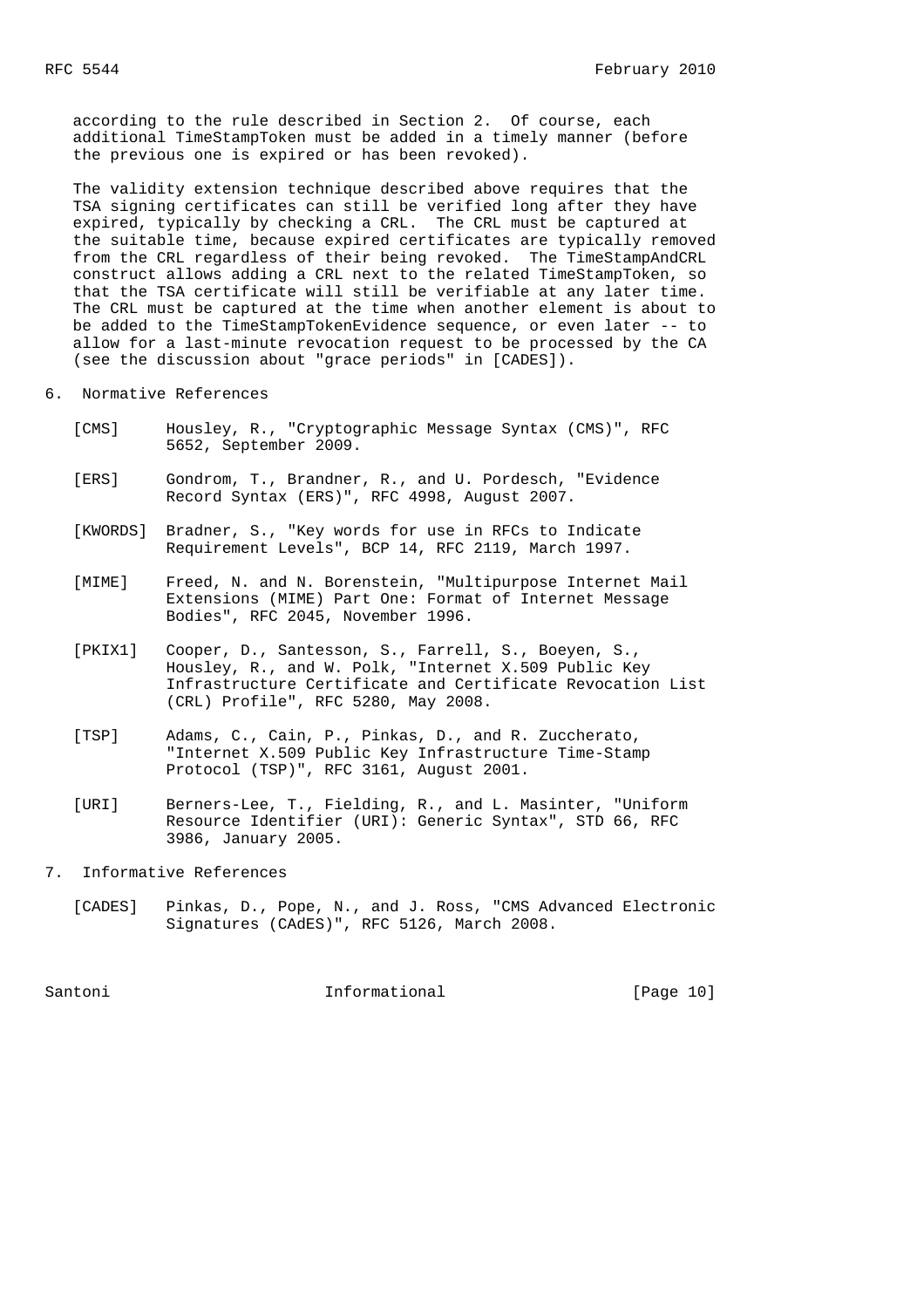Appendix A. ASN.1 Module

```
 The ASN.1 module contained in this appendix defines the structures
 that are needed to implement this specification. It is expected to
 be used in conjunction with the ASN.1 modules in [CMS], [TSP],
 [PKIX1], and [ERS].
 TimeStampedDataModule
   \{\text{iso}(1) \text{ member-body}(2) \text{ us}(840) \text{ rsadsi}(113549) \text{ pkcs}(1)pkcs-9(9) smime(16) modules(0) 35 }
    DEFINITIONS IMPLICIT TAGS ::=
   BEGIN
    IMPORTS
      -- Imports from RFC 5652 [CMS]
       Attribute
          FROM CryptographicMessageSyntax2004
             \{ iso(1) member-body(2) us(840) rsadsi(113549)pkcs(1) pkcs-9(9) simime(16) modules(0) cms-2004(24) -- Imports from RFC 3161 [TSP]
       TimeStampToken
          FROM PKIXTSP
             \{ iso(1) <i>identified-organization(3) <math> dod(6) <i>internet(1)</i>security(5) mechanisms(5) pix(7) id-mod(0)
               id-mod-tsp(13)}
       -- Imports from RFC 5280 [PKIX1]
       CertificateList
          FROM PKIX1Explicit88
              { iso(1) identified-organization(3) dod(6) internet(1)
               security(5) mechanisms(5) pkix(7) id-mod(0)
                id-pkix1-explicit-88(18)}
       -- Imports from RFC 4998 [ERS]
       EvidenceRecord
          FROM ERS
             \{ iso(1) <i>identified-organization(3) <math> dod(6) <i>internet(1)</i>security(5) mechanisms(5) ltans(11) id-mod(0)
                id-mod-ers88(2) id-mod-ers88-v1(1) };
    -- TimeStampedData Content Type and Object Identifier
    id-ct-timestampedData OBJECT IDENTIFIER ::= {
      iso(1) member-body(2) us(840) rsadsi(113549) pkcs(1) pkcs9(9)
       id-smime(16) id-ct(1) 31 }
```
Santoni **Informational Informational** [Page 11]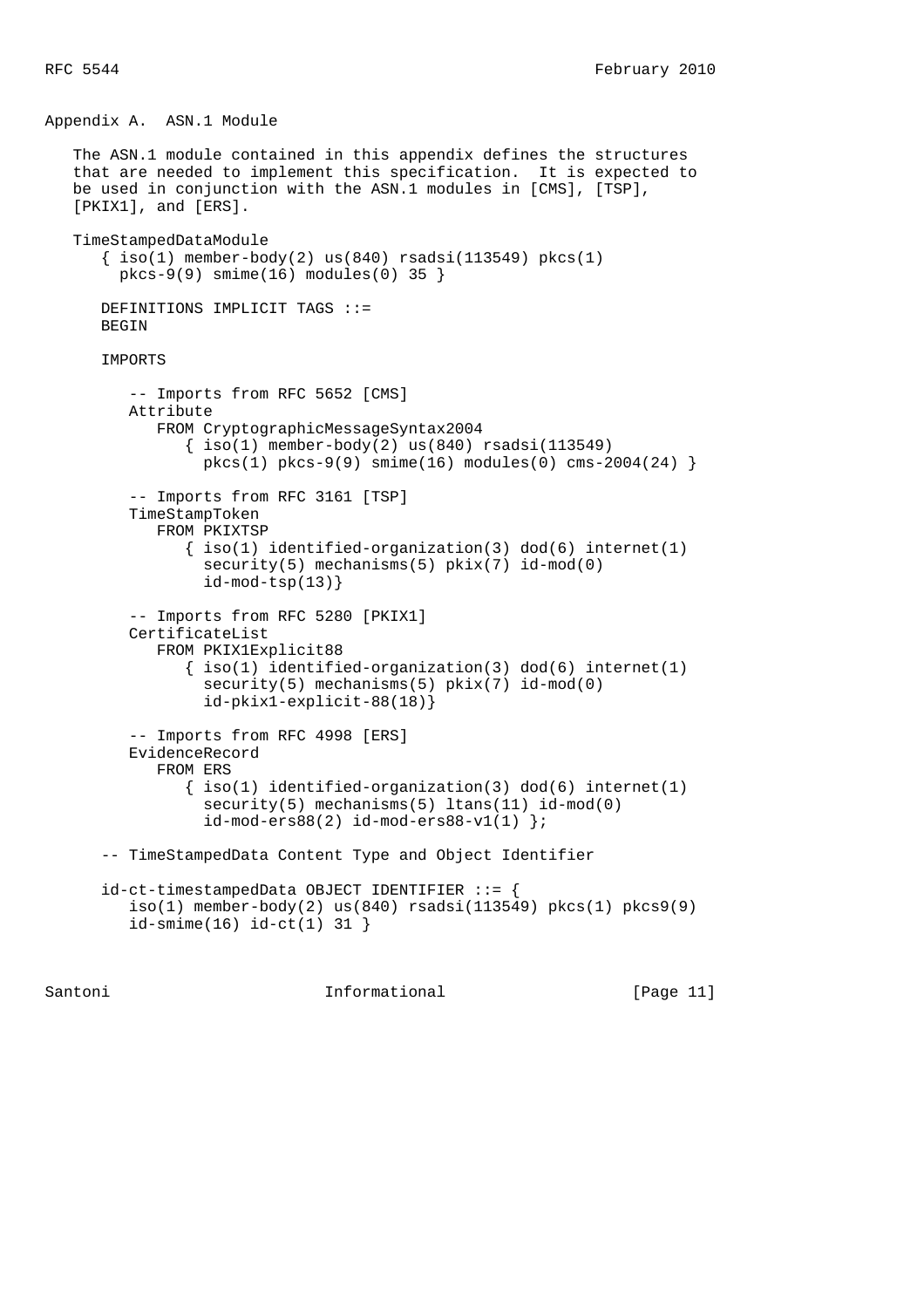```
 TimeStampedData ::= SEQUENCE {
       version INTEGR \{ v1(1) \},
       dataUri IA5String OPTIONAL,
        metaData MetaData OPTIONAL,
       content OCTET STRING OPTIONAL,
        temporalEvidence Evidence
      }
      MetaData ::= SEQUENCE {
       hashProtected BOOLEAN,
fileName UTF8String OPTIONAL,
 mediaType IA5String OPTIONAL,
                         Attributes OPTIONAL
      }
      Attributes ::=
       SET SIZE(1..MAX) OF Attribute -- according to RFC 5652
      Evidence ::= CHOICE {
 tstEvidence [0] TimeStampTokenEvidence, -- see RFC 3161
ersEvidence [1] EvidenceRecord, The See RFC 4998
       ersEvidence [1] EvidenceRecord,<br>otherEvidence [2] OtherEvidence
      }
     OtherEvidence ::= SEQUENCE {<br>
oeType 0BJECT<br>
oeValue any DEF
        oeType OBJECT IDENTIFIER,
                        ANY DEFINED BY oeType }
      TimeStampTokenEvidence ::=
        SEQUENCE SIZE(1..MAX) OF TimeStampAndCRL
      TimeStampAndCRL ::= SEQUENCE {
       timeStamp TimeStampToken, -- according to RFC 3161
        crl CertificateList OPTIONAL -- according to RFC 5280
      }
```
END

Appendix B. Acknowledgments

 Thanks to Stephen Kent for encouraging the author in the early stages of this work.

 Thanks to Russ Housley for reviewing this memo, suggesting useful amendments and assigning a value to the OIDs herein defined.

 Thanks are also due to other people who reviewed this memo and helped improving it, but prefer not to be mentioned.

Santoni **Informational Informational** [Page 12]